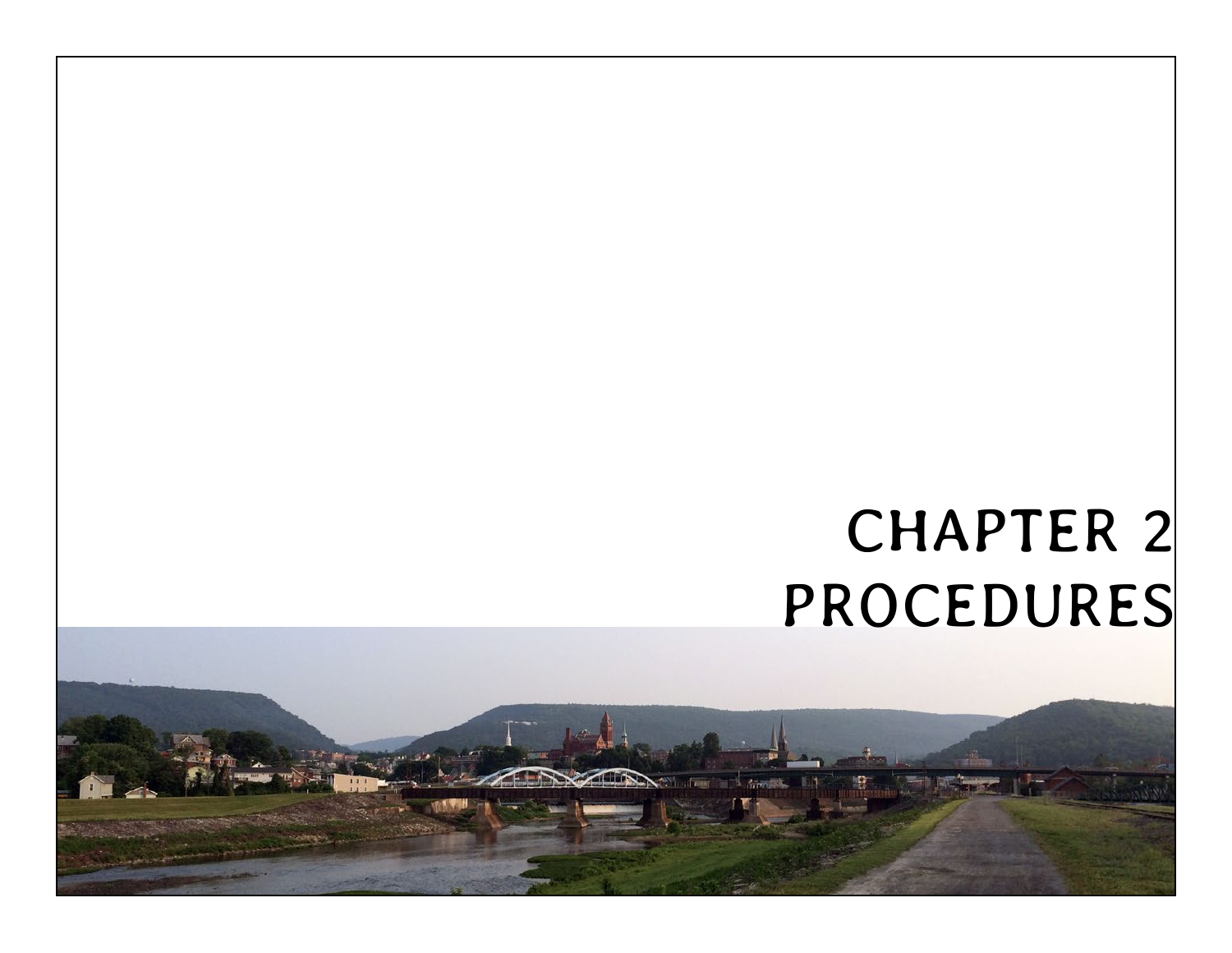# **Preservation Project Planning**

The more that survives—through maintenance and repair—the more money you can save in the long run the better it is for property values and the district as a whole.

## *Regular maintenance is key to preserving the original design and details of your historic property.*

The Historic Preservation Commission and the Department of Community Development are dedicated to helping property owners maintain and improve their buildings throughout the City of Cumberland. A wealth of technical information is available from the Preservation Coordinator, including maintenance tips, a historic photograph collection, and potential financial assistance. The City and the HPC encourage property owners to contact the Department early and often in your project planning to ensure a successful project is carried out in the most efficient and effective manner.

The buildings in the Canal Place Preservation District exhibit a wide range of architectural styles, building types, and levels of integrity and preservation projects should take these factors into consideration as a starting point. It is important that property owners consider how a particular project - everything from a minor door replacement to a major storefront rehabilitation - fits into the overall character of the building as well as the District as a whole.

## DETERMINE THE STYLE OR CHARACTER OF THE **PROPERTY**

First, try to gauge the general style or character of the property. Try locating any historic photographs that show its older appearance, especially if the original design has been altered. Determine from these views which building features, such as roof and cornice shape, building height, wall openings (fenestration) and stylistic details, help define its overall style or character. Consult the Preservation Coordinator for advice if no historic views can be found. Refer to Chapter 4 for brief overviews of the most common architectural styles and building types found in Cumberland.

## DETERMINE THE LEVEL OF INTEGRITY

There are seven aspects of integrity which contribute to determining the overall significance of a historic property: location, feeling, association, setting, materials, workmanship, and design. The HPC may consider any and all aspects of integrity when determining the appropriate outcome of a project. Definitions of the seven aspects of integrity can be found online through the National Park Service: [http://www.nps.gov/nr/publications/bulletins/nrb15/nrb15\\_8.htm](http://www.nps.gov/nr/publications/bulletins/nrb15/nrb15_8.htm)

Knowing the level of integrity of the building will help determine the appropriate historic preservation approach for the property. Remember: it is not the sole intent of the HPC to have property owners restore buildings to their original design. Each building and neighborhood varies and it is important to plan projects that either maintain or improve the integrity of the building as a whole.

As a property owner, try to assess the amount of **historic fabric** (i.e., historic features) that remains intact. In general, the more historic features that survive the better.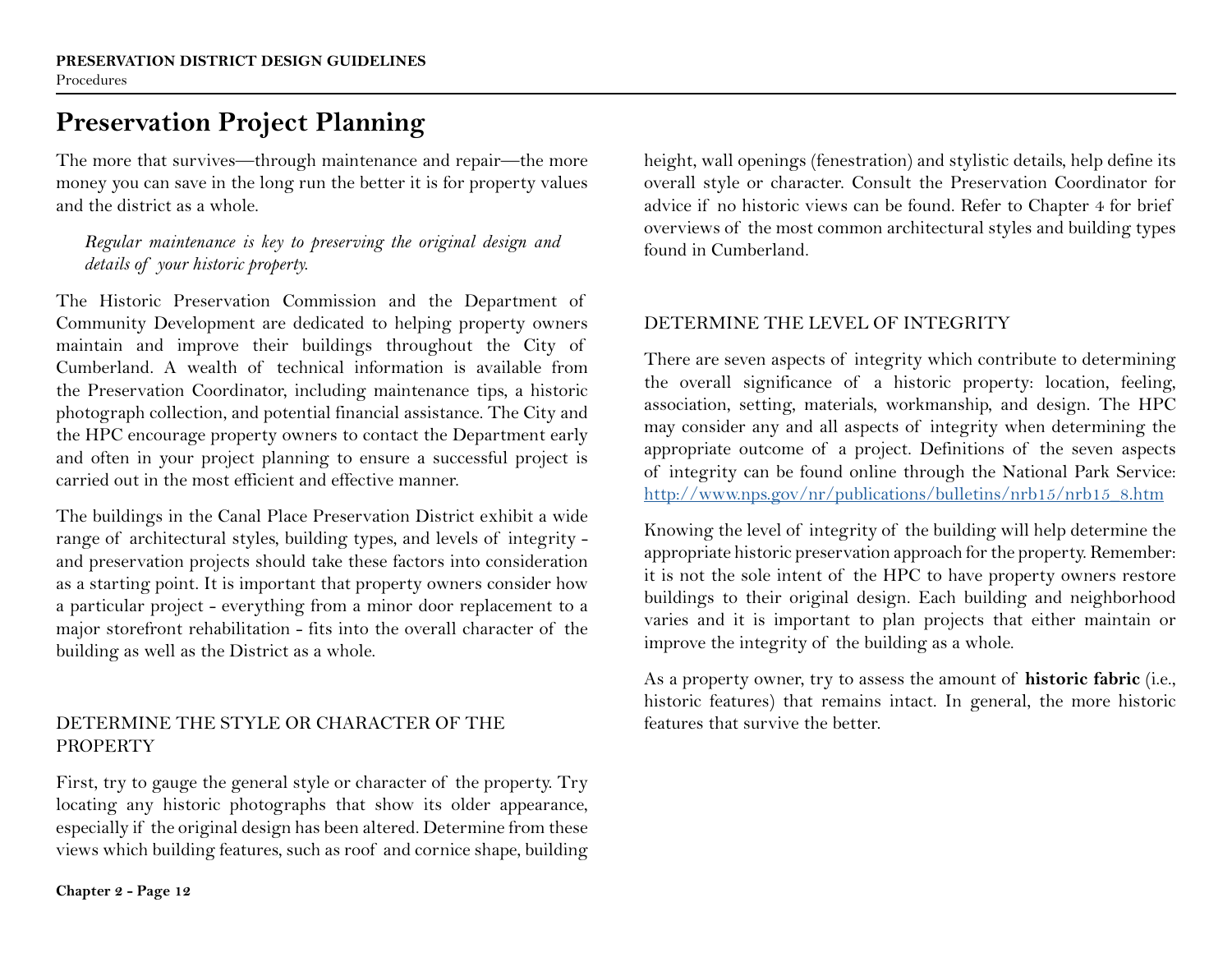**High Integrity:** If the original design and historic materials remain largely intact, then preservation of that appearance is the recommended approach—and the one most likely to earn approval from the HPC. Rehabilitation is also appropriate when some original features must be updated or replaced but the property as a whole retains a large portion of its original design, materials, and workmanship.

**Moderate Integrity:** If the building has been only partially altered, some of its historic features will remain in place. This level of integrity is especially apparent in commercial properties where the upper floors remain untouched while the ground floors have undergone several renovations. The building's overall character is still discernible, although somewhat degraded or altered.

Several options are available for buildings retaining moderate integrity. If your budget allows and if sufficient documentation (usually historic photographs) exists, the best option is rehabilitation or restoration. A second option could be to restore some historic elements with, perhaps, the introduction of new features that are compatible with the historic design. The introduction of new features, such as a storefront, can be tricky especially without the aid of an experienced architect. Thus, the Preservation Coordinator should be consulted as early in the process as possible.

**Low Integrity:** If your building has been radically altered and all of its historic design has been lost, you have three options: (1) maintain the building "as is"; (2) consider reconstructing the original facade (if sufficient documentation exists); (3) or create a new design that is compatible with the historic buildings in your immediate vicinity.

## DETERMINE THE BEST HISTORIC PRESERVATION APPROACH

After having assessed the design integrity and physical condition of your building, you may have begun to develop a preservation strategy. Check this initial thinking with the four-step process recommended below.

*Remember: these are based on the assumption that regular maintenance and repair is the best conservator of any building—old or new.* 

#1. **Identify:** As noted above, first identify and understand those features of your building that are historic and integral to its historic character.

#2. **Protect and Maintain:** The most effective way of preserving a building, old or new, is through appropriate ongoing maintenance. With regular maintenance, the need for more drastic measures, such as replacement, is often reduced.

#3. **Repair:** Character-defining building elements and architectural features should be preserved through repair and rehabilitation rather than replacement or removal.

#4. **Replace:** Only when a feature is too deteriorated to repair, should it be replaced "in kind." Use the same materials, scale, and detailing whenever feasible.

## **NOTE**

If any new construction is part of your project, you must demonstrate to the HPC that the scale, massing, proportions, site placement, and materials comply with these guidelines and are compatible with the contributing historic buildings on or adjacent to your property. The HPC supports and encourages new investment that is sensitive to the character of the surrounding neighborhood.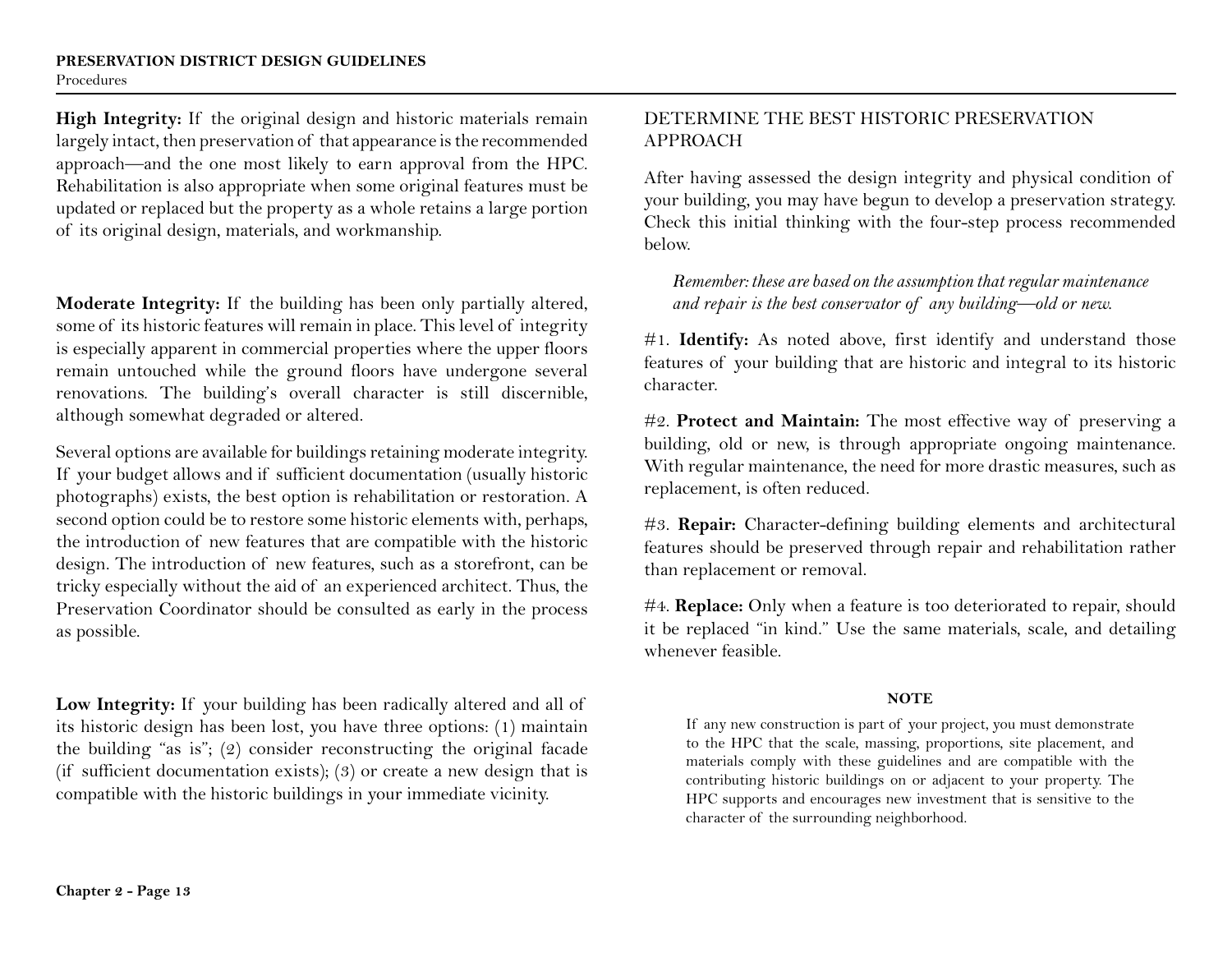Procedures

HIGH INTEGRITY The historic form and nearly all historic materials, features, or historic alterations remain intact and well preserved.



MODERATE INTEGRITY The historic form and several historic features and materials remain intact, but modifications and replacements have occurred.



LOW INTEGRITY The historic form may be the only recognizable historic feature as most materials and features have been altered or replaced.









**Chapter 2 - Page 14**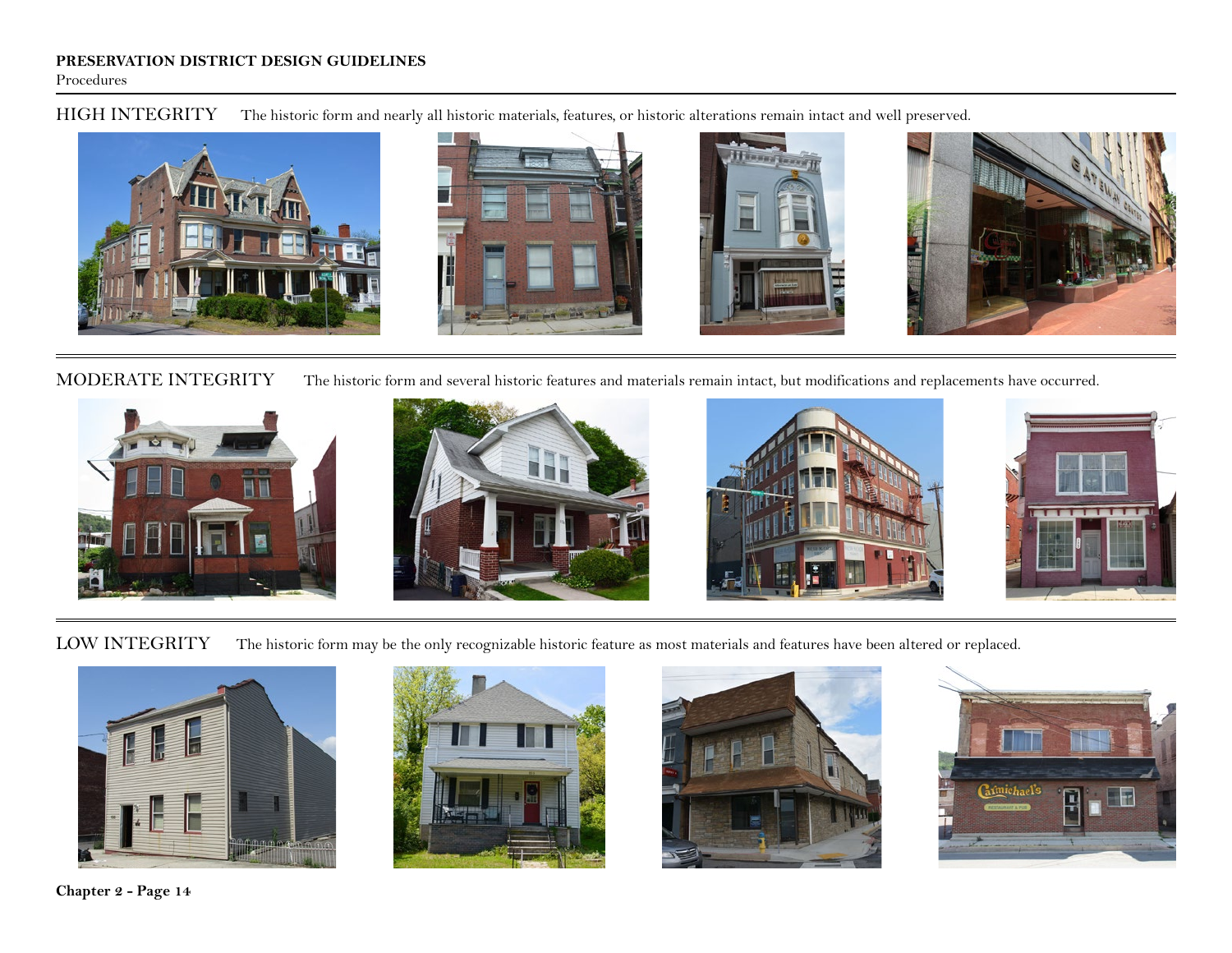| Is my property located within the<br>Preservation District?                                      |                                                                                                      |
|--------------------------------------------------------------------------------------------------|------------------------------------------------------------------------------------------------------|
| YES - move to Step 2                                                                             | $NO$ - no $COA$ needed                                                                               |
| STEP <sub>2</sub>                                                                                |                                                                                                      |
| Does my project<br>involve replacement,<br>major repairs, new<br>construction, or<br>demolition? | Does my project<br>involve interior<br>renovations, general<br>maintenance, or minor<br>landscaping? |
| You need a certificate of<br>appropriateness<br>move to Step 3                                   | You do not need<br>a certificate of<br>appropriateness                                               |
| STEP <sub>3</sub>                                                                                |                                                                                                      |
| Does my project<br>involve major<br>alterations?                                                 | Is my project<br>considered minor?                                                                   |
| Does my project<br>deviate from any of<br>the design guidelines?                                 | Does my project<br>adhere to all of the<br>design guidelines?                                        |
| Your COA must be<br>approved by Commission<br>review                                             | Your COA may be<br>approved through<br>administrative review                                         |

## DETERMINE WHETHER A COA IS NEEDED

General maintenance activities on your historic property do not need to be approved by the HPC. This would include any work where the historic material remains intact and preserved - for example, reattaching downspouts, roof repair, minor landscaping, etc. Interior work is not regulated by the HPC.

Any exterior maintenance work requiring replacement or alteration, where the historic material or character of the historic district would potentially be impacted, and any new construction or demolition requires an application for a Certificate of Approval (COA). The Preservation Coordinator at the Department of Community Development will review your application and determine whether the work can be approved on an administrative level or if it needs to be reviewed by the Historic Preservation Commission.

» *Administrative Review* is generally limited to repairs and minor in-kind replacements, where the overall physical integrity of a historic feature will not be impacted. The application must meet all applicable guidelines in this document. Examples include:

- » Masonry repointing
- » Exterior painting on surfaces which are currently painted
- » Copy changes on existing signs

» *Historic Preservation Commission Review* is required for all other COA applications. This includes repairs and minor replacements that do not meet the guidelines in this document and cannot be cleared under administrative review.

» *Consent Agenda* is a form of HPC review, applicable when a project cannot be approved at the administrative level but meets all applicable guidelines and, in the opinion of the Preservation Coordinator, would be approved by the HPC without additional discussion.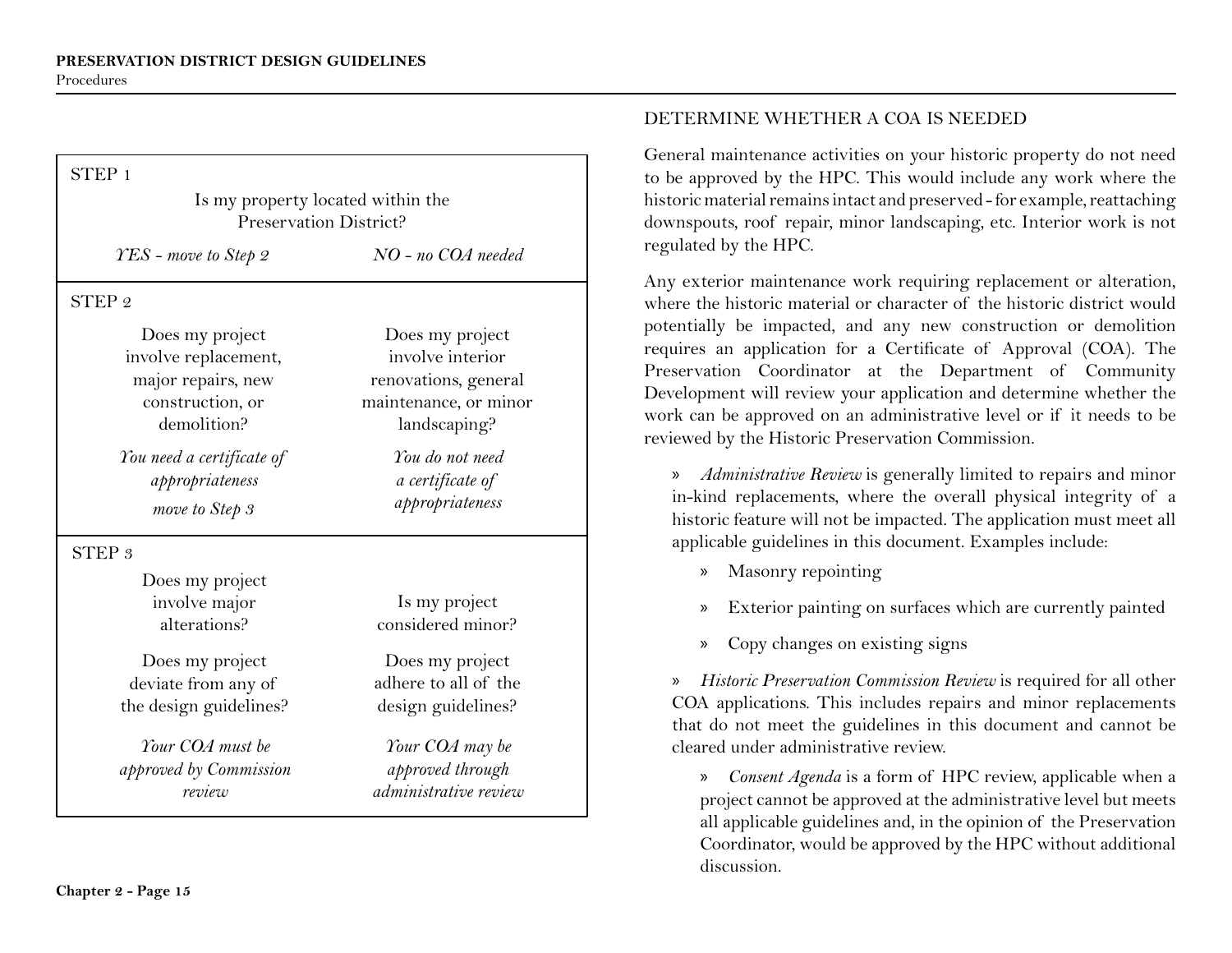#### **IMPORTANT**

If the property is subject to a Maryland Historical Trust (MHT) easement, or if the project involves state or federal preservation tax credits, be sure to contact MHT staff prior to applying for a COA. Contact information can be found at: http://www.mht.maryland.gov/ callwho3.shmtl.

#### **TIMELINE**

A completed COA application (as determined by the Historic Planner/ Preservation Coordinator) is due to the Department of Community Development no later than seven (7) days prior to the next scheduled Historic Preservation Commission Meeting.

The Historic Preservation Commission meets on the second Wednesday of each month at 4:00 p.m. on the second floor in the Council Chambers in City Hall.

Its meetings are open to all members of the public. A representative of the COA application must attend the meeting if the property is on the agenda.



Washington Street Historic District.

## **Procedural Steps for Obtaining a COA**

The design review process in the City of Cumberland requires the following steps to obtain a COA for any activity within the Canal Place Preservation District governed by the City Zoning Ordinance. This COA must be acquired before any work can occur on the subject property.

## STEPS:

1. Apply for all other relevant building permits, include an Occupancy Permit, prior to filing for a COA. The decisions rendered by the HPC do not supersede any requirements set forth by the Zoning Ordinance or the fire, health, and safety regulations. Coordinate with the Preservation Coordinator if you believe there to be conflicting guidelines.

2. Complete a COA application (available at the Department of Community Development in City Hall). Consult with the Preservation Coordinator to ensure all necessary components are prepared. Required documentation includes:

a. Written Scope of Work – include all proposed improvements.

b. Photographs of the Site and Structure – include photographs of the entire elevation and indicate where on the elevation the proposed work is located. Include detailed photographs where necessary to illustrate existing or proposed conditions.

- c. Facade Elevations
- d. Samples of Proposed Materials

e. Scaled Drawings and/or Plans. These should be accurately drawn to scale and show sufficient detail of the entire building or structure in elevation (and plan, where applicable). This should include all features, including windows, cornices, walls, foundations, roofs, signs, lighting, awnings, and any other pertinent architectural features.

**Chapter 2 - Page 16**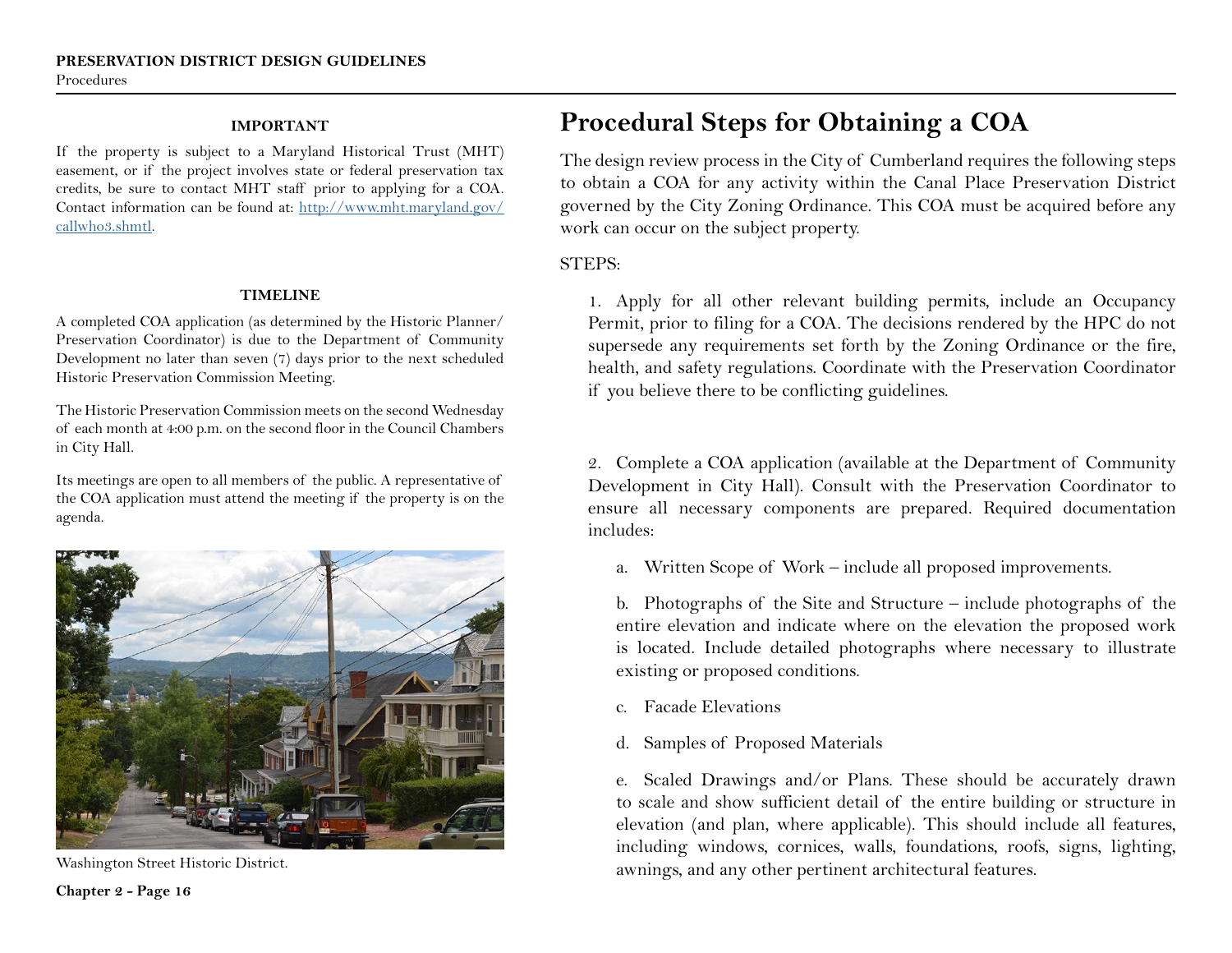#### **NOTE**

The Preservation Coordinator, the HPC, and the Zoning Officer are authorized to require such additional information as may be deemed necessary or appropriate for the proper administration and enforcement of this Ordinance.



North Centre Street.

- f. Digital Renderings, When Available
- g. Color Scheme/Paint Chips
- h. Manufacturers Cut-Sheets or Product Specifications

## **Additional Potential Requirements for Commercial Properties**

» Section drawings and construction details, as requested by the HPC or Preservation Coordinator.

» Written methodology for cleaning and installation, which show the work conforms to the Secretary of the Interior's Standards for the Treatment of Historic Buildings.

» An existing conditions drawing may be requested, specifically for projects involving the rehabilitation of a storefront or commercial facade. This should include elements of prior facades which may exist behind present-day additions. In many cases, removal of selected pieces of the present facade will provide information about the degree and condition of the extant historic structure.

*Additional supplemental information is required for applications involving the full or partial demolition of resources contributing to the Canal Place Preservation District. Refer to Chapter 6 for more information.*

3. Submit one original hard copy and one digital copy of all supplemental documentation along with the complete COA application to the Preservation Coordinator in the Department of Community Development at City Hall.

The Preservation Coordinator, in consultation with the Community Development Manager, may determine that an application meets all requirements of the preservation ordinance and guidelines presented herein. In such cases, a COA may be issued at the administrative level which does not require the review of the HPC. Attendance at an HPC meeting would not be needed in this instance.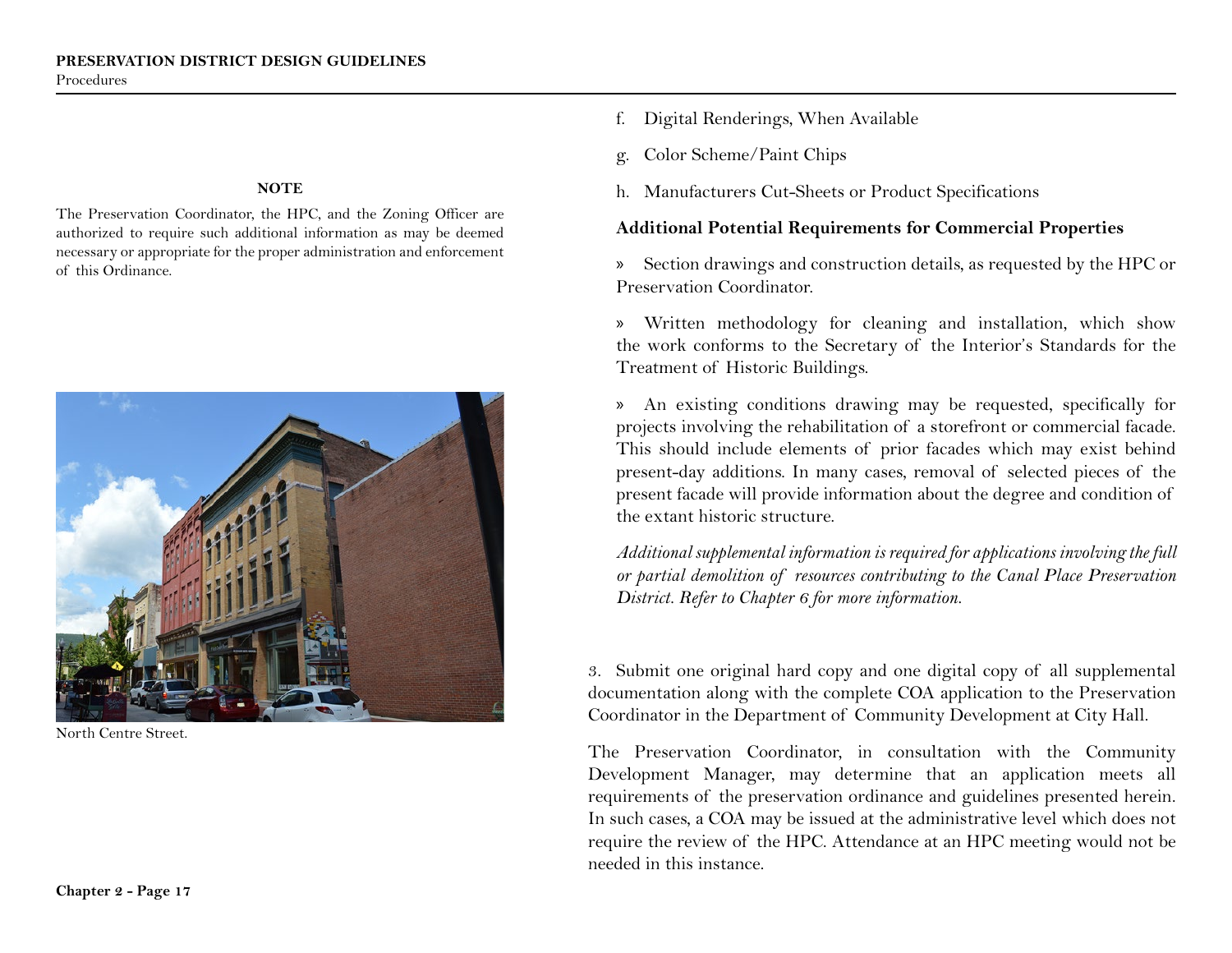

Baltimore Street pedestrian mall.

4. Once the application is determined by the staff to be complete, the application will be scheduled for a decision at the HPC's next regularly scheduled meeting. Completed applications must be submitted at least seven (7) days prior to a regularly scheduled HPC meeting in order to receive a decision at that meeting.

5. Applicants will be notified of the meeting date and are required to attend the meeting to discuss their project. Applicants whose projects are on the agenda (including the consent agenda) are required to attend the meeting to discuss their project. When your property is next on the agenda, be prepared to briefly describe the proposed work and to answer questions asked by the HPC or the Preservation Coordinator as the project is reviewed. Bring with you any additional information requested or any resources you believe help support your application for the COA (paint scheme, samples of proposed replacement materials, etc).

The HPC may approve your application as submitted; they may approve your application contingent on a subsequent staff review related to request for additional information; or they may deny your application and request that your plan be revised and your application be resubmitted. If the HPC determines that there is insufficient information to make a vote, they may table the application until the next meeting and ask the applicant to provide additional information. A majority vote is required to approve or table applications.

6. Approved COA applications, which require a majority vote by the Commission, are forwarded to the Department of Community Development for issuance of a Historic Area Work Permit, a copy of which is forwarded to the applicant. The applicant will receive a written copy of all HPC decisions.